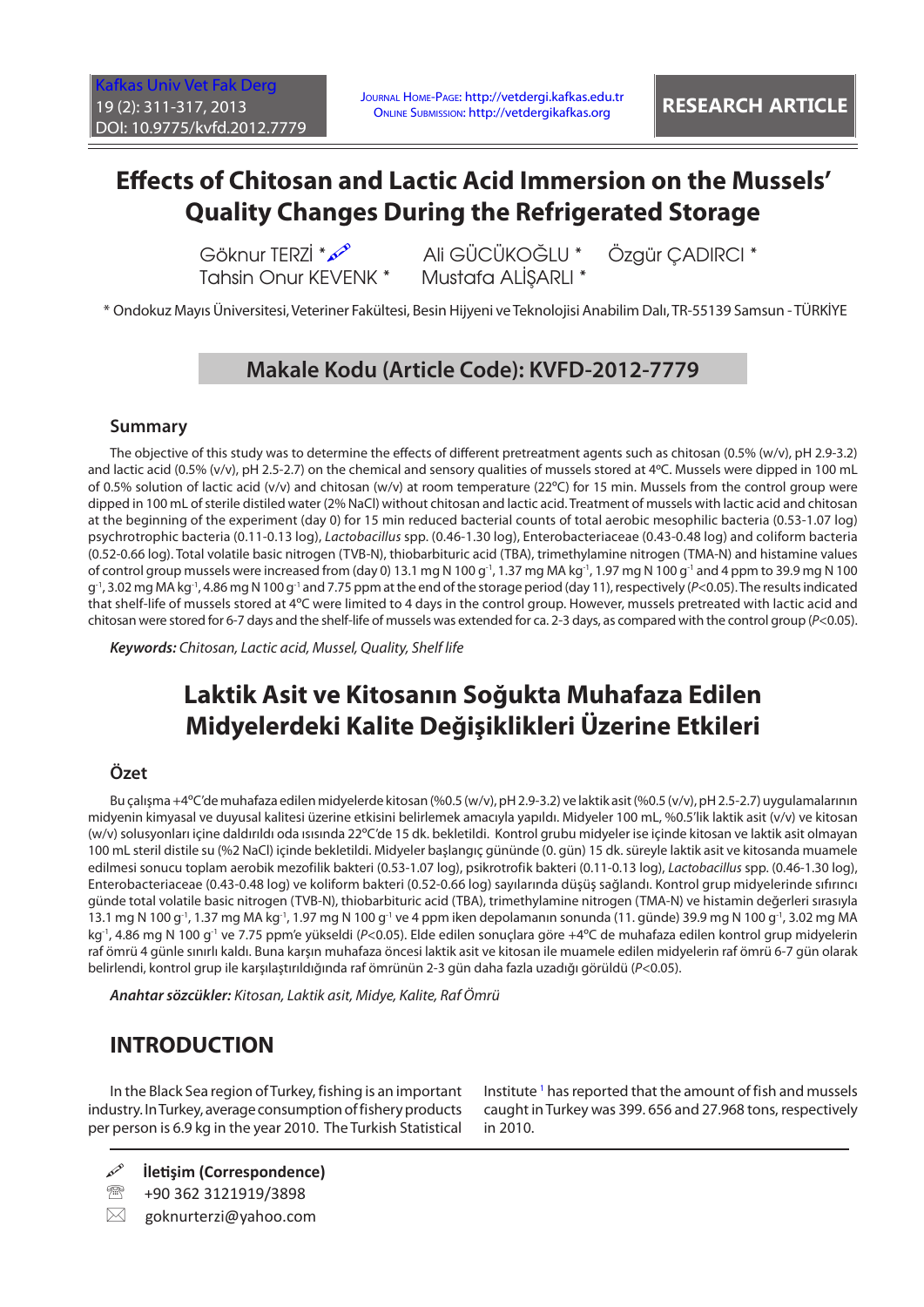In Turkey, mussels are in general freshly consumed and often cooked with rice called "Stuffed Mussels" or they are vacuum packaged for marketing purposes. The high level of microorganisms in the mussels are probably due to their filter-feeding activities. Furthermore, heat treatment could not satisfactorily penetrate to the centre of mussels because of their thick shells. The consumption of raw or undercooked mussels containing pathogenic microorganisms such as *Vibrio parahaemolyticus***,** Hepatitis A, *Shigella* spp. and Norwalk viruses results in serious public health problems<sup>2</sup>.

When mussels stored under inappropriate conditions, trimethylamine nitrogen (TMA-N), ammonia and other basic nitrogenous compounds, and total volatile basic nitrogen (TVB-N) are produced in a shorter time. Many methods have been developed to prolong the shelf-life of fishery products to reduce bacteria counts and to maintain quality of products such as cold shock, freezing, ultraviolet irradiation, salt treatment, storing at low temperatures, modified atmosphere packaging, decontaminating by using chitosan, chlorine, organic acids, sodium lactate, sodium acetate, nisin, ozone and chloroform [3-5. T](#page-5-0)he most widely used chemical decontaminants in the meat industry are organic acids <sup>6</sup>. The antimicrobial activity of lactic acid has been demostrated in a number of foods including chicken, meat and seafood<sup>7</sup>. Lactic acid inhibits the growth of microorganisms such as gram negative Enterobactericeae and *Pseudomonadaceae* spp [8](#page-5-0) . The other decontaminant that is used in the seafood to reduce bacterial count is chitosan. Chitosan is a *β*(1–4) linked N- acetyl-Dglucosamine polymer. It is derived by deacetylation of chitin, a major component of the shells of crustaceans such as crab, shrimp and crawfish <sup>9,10</sup>. Chitosan has been shown to have antibacterial activities against gram-positive and gramnegative bacteria [10-12.](#page-6-0) The present study was undertaken to investigate the effects of different pretreatment agents such as chitosan and lactic acid on the shelf-life and quality of mussels stored at 4°C.

# **MATERIALS and METHODS**

### *Sample*

A total of 400 fresh mussels *(Mytilus galloprovincialis)*  (approximately 3 kg) were obtained from the Samsun region in the middle Black Sea coast of Turkey in May 2010. Mussels were transported in containers with ice bags to the Department of Food Hygiene and Technology, Ondokuz Mayis University, within 1-2 h after harvesting. The samples were washed in sterile distilled water, disinfected with alcohol (70%) and opened aseptically by using sterilised scalpel and pincers.

#### *Chemicals and Reagents*

Chitosan (catalogue number: 44887-7, medium molecular weight, 75-85% deacetylated, viscosity 200-800 cps) was purchased from the Aldrich (Milwaukee, WI, USA) and lactic acid (catalogue number: 100366.2500, 90%) purchased from

Merck (Darmstadt, Germany). The media used for microbiological analysis were obtained from Oxoid (Basingstoke, UK).

#### *Decontamination with Lactic Acid and Chitosan*

Lactic acid solution (0.5% (v/v), pH 2.5-2.7) was prepared by diluting in sterile distilled water. Medium molecular weight chitosan solution (0.5% (w/v), pH 2.9-3.2) was prepared by dissolving in a 0.5% (v/v) lactic acid solution with magnetic stirring. All solutions were autoclaved for 15 min at 121ºC. Each mussel was then dipped in 100 mL of 0.5% solution of lactic acid (v/v) and chitosan (w/v) at room temperature (22ºC) for 15 min. Control group of mussels was dipped in 100 mL of sterile distiled water (2% NaCl) without chitosan and lactic acid. After dipping, mussel samples were stored at 4ºC in aerobic condition and chemical and sensory analyses were performed in duplicate at 0, 2, 4, 7, 9 and 11 days of storage.

#### *Chemical Analyses*

*pH measurements:* Ten gram of mussel tissue was homogenised with 20 mL of distilled water. The pH of the homogenate was measured using a pH meter (Inolab pH730, Germany)<sup>13</sup>.

*Determination of histamine:* The histamine analysis in mussel samples was carried out by using Ridascreen Histamine ELISA test kit (R-Biopharm A.G. Kit, Art. No. R 1604, Darmstad, Germany). According to the ELISA test kit procedure, one gram of sample was taken and 200 mL distilled water was added. Then it was homogenized for 15 min in a blender and the mixture was centrifuged for 5 min at 2500 *g* at room temperature (20-25°C). The supernatant was diluted appropriately, and analysis was carried out according to the method described by the manifacturer. The extracts were read at 405 nm in an ELISA reader (Digital. Analog Systems, DAS RS 232, Rome, Italy).

*Determination of total volatile basic-nitrogen (TVB-N):* Total volatile basic-nitrogen was determined using the TVB-N quantification kit of reagents (Kit 66662) (Fluka, Italy) according to the Official Method for the European Union <sup>14</sup>. Briefly, 10 g of mussel was homogenised with 90 mL of perchloric acid solution (0.6 M) in a stomacher (Interscience-BagMixer 400, St Nom, France) for 1 min. The homogenates were filtered through a filter paper (Whatman No. 1) and 50 mL of filtrate was made alkaline with sodium hydroxide 20%. The filtrates were distilled by steam distillation for 10 min and the volatile base components were absorbed by an acid receiver (boric acid solution). After distillation, filtrates were titrated with 0.01 mol LHCl. The results were expressed as mg TVB-N per 100 g of sample.

*Determination of thiobarbituric acid (TBA):* The thiobarbituric acid (TBA)was determined by the distillation method of Tarladgis et al.<sup>[15](#page-6-0)</sup> Ten gram of the mussel sample was blended with 50 mL distilled water for 2 min. The mixture was transferred into a Kjeldahl flask, one drop of silicone anti-foaming agent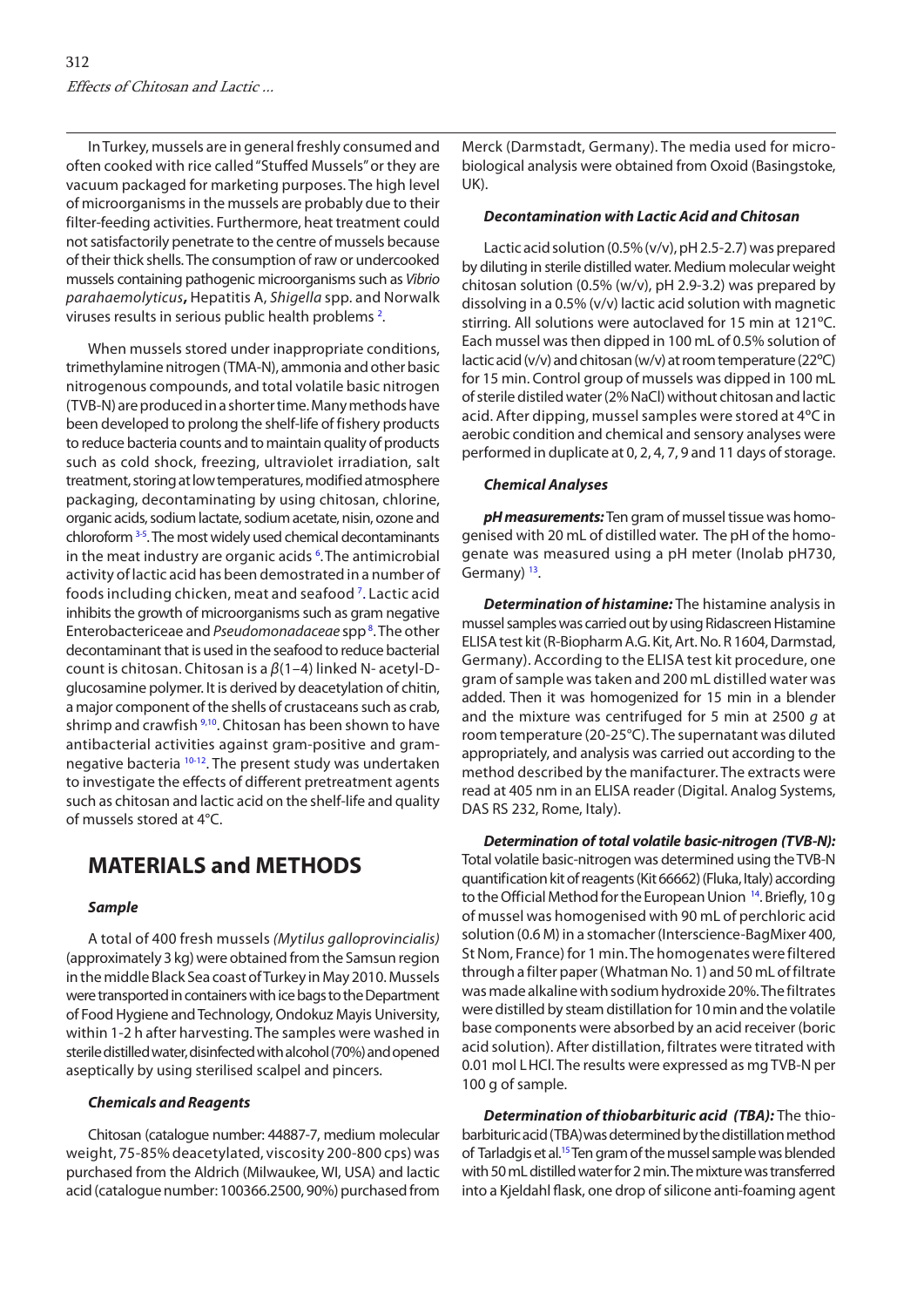was added plus 2.5 mL HCl (4N) and the jar was rinsed with an additional 47.5 mL of distilled water. This sample was then distilled and 50 mL of distillate was collected. Five mL of distillate were added to 5 mL 0.02 M thiobarbituric acid (Merck, Germany) and heated in a boiling water bath for 35 min and then cooled in an ice bath. Absorbance of the solutions was determined at 538 nm on a UV spectrophotometer (Helios Gamma, Thermo Spectronic, Cambridge, UK). The TBA values were expressed as milligrams of malonaldehyde per kilogram. The Standard curves were prepared by making appropriate dilutions of the  $1x10^{-4}$  mol L 1,1,3,3tetraethoxy-propane (TEP) (Sigma, USA) standard solutions.

*Determination of trimethylamine nitrogen (TMA-N):*  Determination of TMA-N was carried out according to the method proposed by the AOAC<sup>[16](#page-6-0)</sup> based on the colorimetric method. Briefly, ten gram of homogenised samples were weighed and blended with 90 mL of 7.5% trichloracetic acid solution. The blended solution was centrifuged at 2.000- 3.000 rpm until the supernant was practically clear. Four mL of extract was transferred into test tubes and 1 mL formaldehyde (20%), 10 mL anhydrous toluene, and 3 mL potassium carbonate ( $K_2CO_3$ ) solution (100 g%) were added. The tubes were shaken and the toluene phase was then transferred into a tube containing 0.2 g of anhydrous sodium sulfate and shaken to obtain a dehydrated extract. Five mL of the water-free toluene layer was pipetted and 5 mL of picric acid solution (0.02%) was added. The solution was mixed and transferred into a spectrophotometric cell. Absorbance was measured using a spectrophotometer (Helios Gamma, Thermo Spectronic, Cambridge, UK) at a wavelength of 410 nm. At the same time, blank and standards were prepared and measured. The amount of TMA-N in the samples was calculated from the optical densities by using the standard curve described. Results of TVB-N were expressed as mg N  $100$  g<sup>-1</sup> sample.

### *Microbiological Analysis*

For microbiological analysis 10 g of the mussel samples were transferred to a sterile bag with 90 mL of 0.1% sterile peptone water (Oxoid CM 0009, Hampshire, UK) and blended for 90 s in a stomacher (Interscience-BagMixer 400, St Nom, France). From this homogenate serial decimal dilutions were prepared in 0.1% peptone water according to standard method given by APHA [17.](#page-6-0) Total aerobic mesophilic and psychrotrophic bacterial counts<sup>18,19</sup> were determined by Plate Count Agar (PCA, Oxoid CM 325) with the incubation at 37°C for 1-2 days and 7°C for 10 days, respectively. *Lactobacilli* counts [20](#page-6-0) were enumerated on de Man Rogosa Sharpe agar (MRS, de Man Rogosa Sharpe Agar, Oxoid CM 0361) incubated at 30°C for 2 days. Enterobacteriaceae [21](#page-6-0) were enumerated in Violet Red Bile Dextrose Agar (VRBG, Oxoid CM 0485) incubated at 37°C for 2 days. Coliforms<sup>22</sup> were enumerated on Violet Red Bile Agar (VRBA, Oxoid CM 0107) incubated at 37°C for 1-2 days.

### *Sensory Analyses*

The sensory quality of raw mussels was evaluated by a sensory panel consisting of ten experienced judges. The sensory characteristics of mussels were evaluated using the 9-point hedonic scale according to the characteristics shown in *Table 1.* Each panelist evaluated approximately 20 g of mussel sample for appearance, odour, colour and texture. Four categories were ranked: scores between 9 and 8 indicated "excellent quality (E)"; scores between 8 and 6 indicated "good quality (A)"; scores between 6 and 4 indicated "fair quality (B)"; scores  $\leq$  4 indicated "unaccaptable (C)" samples  $^{23,24}$ .

### *Statistical Analyses*

Statistical analysis was performed using SPSS<sup>25</sup> (Statistical Package for Social Sciences SPSS, Inc, Chicago) software package. All experiments were carried out in duplicate and the results were presented as means ± standard deviations. The results were evaluated by using ANOVA and any significant differences further evaluated using the Tukey Multiple Comparison Test. The level of significance was set at *P*<0.05.

# **RESULTS**

The bacterial counts of total aerobic mesophilic bacteria, psychrotrophic bacteria, *Lactobacillus* spp., Enterobacteriaceae and coliform bacteria of control group mussels in initial day (0 day) were found  $4.7x10^5$  cfu/g,  $4.6x10^5$  cfu/g,  $4.0x10^4$  cfu/g, 4.8x103 cfu/g and 4.6x103 cfu/g, respectively. Following treatment of mussels with lactic acid for 15 min, the bacterial counts of total aerobic mesophilic bacteria, psychrotrophic bacteria, *Lactobacillus* spp., Enterobacteriaceae and coliform bacteria were 1.4x10<sup>5</sup> cfu/g, 3.6x10<sup>5</sup> cfu/g, 1.4x10<sup>4</sup> cfu/g, 1.8x10<sup>3</sup> cfu/g and 1.4x10<sup>3</sup> cfu/g, respectively. Following treatment of mussels with chitosan for 15 min, the bacterial counts of total aerobic mesophilic bacteria, psychrotrophic bacteria, *Lactobacillus* spp., enterobacteriaceae and coliform bacteria

| Table 1. Sensory analysis scale for mussels.<br>Tablo 1. Midyeler için duyusal analiz skalası |                                    |                             |                               |                        |  |  |
|-----------------------------------------------------------------------------------------------|------------------------------------|-----------------------------|-------------------------------|------------------------|--|--|
| <b>Parameter</b>                                                                              | <b>Excellent Quality (E) 9 - 8</b> | Good Quality (A) 8 - 6      | Fairly Good Quality (B) 6 - 4 | Unaccaptable $(C) < 4$ |  |  |
| Appearance                                                                                    | Glossy                             | Moist                       | Less moist                    | Dull                   |  |  |
| Odour                                                                                         | Characteristically sweet and fresh | Non-specific/slightly sweet | Slightly ammonia-like         | Ammonia                |  |  |
| Colour                                                                                        | <b>Bright</b>                      | Orange                      | Opaque                        | Grey/discoloured       |  |  |
| Texture                                                                                       | Very firm                          | Firm                        | Slightly firm                 | Soft                   |  |  |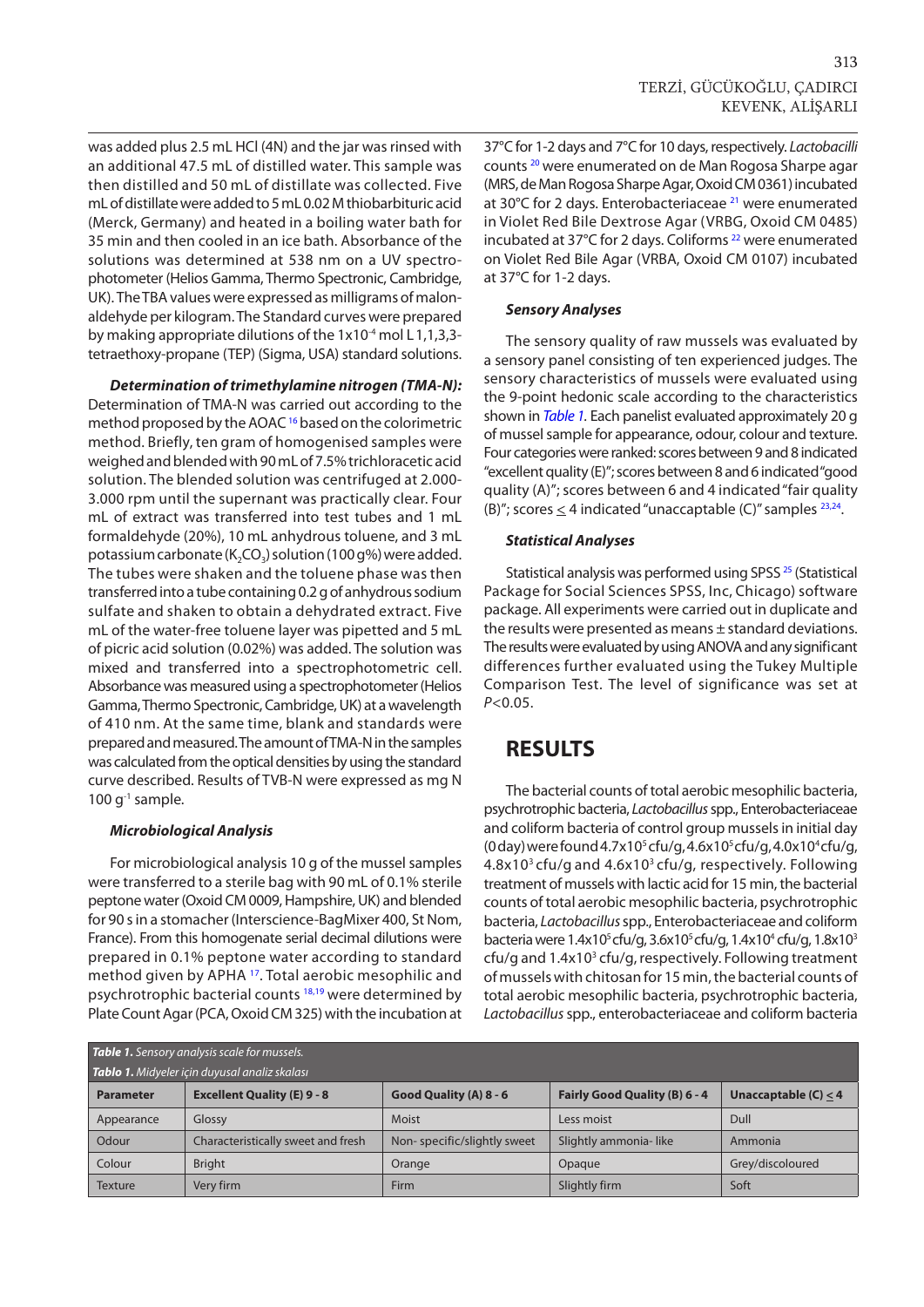were 4.0x10<sup>4</sup>cfu/g, 3.4x10<sup>5</sup> cfu/g, 2.0x10<sup>3</sup> cfu/g, 1.6x10<sup>3</sup> cfu/g and 1.0x10<sup>3</sup> cfu/g, respectively.

In the present study, following immersion of mussels to lactic acid for 15 min, the bacterial counts of total aerobic mesophilic bacteria, psychrotrophic bacteria, *Lactobacillus*

| Table 2. Changes in chemical constituents of mussels pretreated with chitosan<br>and lactic acid during storage at $4^{\circ}$ C (Mean $\pm$ SD).      |                               |                                  |                               |  |  |
|--------------------------------------------------------------------------------------------------------------------------------------------------------|-------------------------------|----------------------------------|-------------------------------|--|--|
| <b>Tablo 2.</b> Kitosan ve laktik asitle muamele edilen midyelerde +4°C'de<br>muhafaza sürecinde şekillenen kimyasal değişiklikler                     |                               |                                  |                               |  |  |
| <b>Stroge Time (Day)</b>                                                                                                                               | <b>Control</b>                | <b>Lactic Acid</b>               | <b>Chitosan</b>               |  |  |
| TVB-N (mg N 100 g <sup>-1</sup> )                                                                                                                      |                               |                                  |                               |  |  |
| $\mathbf 0$                                                                                                                                            | $13.1 \pm 0.2$ <sup>a1</sup>  | $12.0 \pm 0.2$ <sup>a1</sup>     | $11.9 \pm 0.2$ <sup>a1</sup>  |  |  |
| 2                                                                                                                                                      | $16.1 \pm 0.2$ <sup>a2</sup>  | $14.0 \pm 0.2^{b2}$              | $12.3 \pm 0.2$ <sup>c1</sup>  |  |  |
| 4                                                                                                                                                      | $30.1 \pm 0.3$ <sup>a3</sup>  | $24.0 \pm 0.3^{b3}$              | $15.0 \pm 0.4$ <sup>c2</sup>  |  |  |
| 7                                                                                                                                                      | 33.6±0.6 <sup>a4</sup>        | 28.0±0.4 <sup>b4</sup>           | $25.9 \pm 0.5$ ${^{c3}}$      |  |  |
| 9                                                                                                                                                      | $38.5 \pm 0.5$ <sup>a5</sup>  | $35.0 \pm 0.3^{b5}$              | $33.6 \pm 0.2$ <sup>c4</sup>  |  |  |
| 11                                                                                                                                                     | $39.9 \pm 0.2$ a6             | $38.0 \pm 0.2^{b6}$              | 37.0±0.5 <sup>b5</sup>        |  |  |
| TBA (mg MDA kg -1)                                                                                                                                     |                               |                                  |                               |  |  |
| $\mathbf 0$                                                                                                                                            | $1.37\pm0.02^\mathrm{a1}$     | $1.21 \pm 0.02^{b1}$             | $1.14 \pm 0.02$ <sup>c1</sup> |  |  |
| 2                                                                                                                                                      | $1.72 \pm 0.02$ <sup>a2</sup> | $1.33 \pm 0.03^{b2}$             | $1.23 \pm 0.03^{c2}$          |  |  |
| 4                                                                                                                                                      | $2.51 \pm 0.01$ <sup>a3</sup> | $1.34 \pm 0.01^{b2}$             | $1.30 \pm 0.01$ <sup>c3</sup> |  |  |
| 7                                                                                                                                                      | $2.72 \pm 0.01$ <sup>a4</sup> | $2.10 \pm 0.01^{b3}$             | 1.96±0.01 <sup>c4</sup>       |  |  |
| 9                                                                                                                                                      | $2.90 \pm 0.02$ <sup>a5</sup> | $2.47 \pm 0.02^{b4}$             | $2.34 \pm 0.01$ <sup>c5</sup> |  |  |
| 11                                                                                                                                                     | $3.02 \pm 0.01$ <sup>a6</sup> | $3.01 \pm 0.01$ <sup>a5</sup>    | $2.87 \pm 0.02^{66}$          |  |  |
| TMA-N (mg N 100 g <sup>-1</sup> )                                                                                                                      |                               |                                  |                               |  |  |
| 0                                                                                                                                                      | $1.97 \pm 0.03$ <sup>a1</sup> | $1.27 \pm 0.02$ <sup>b1</sup>    | $1.26 \pm 0.02^{b1}$          |  |  |
| 2                                                                                                                                                      | $3.25 \pm 0.02$ <sup>a2</sup> | $2.98 \pm 0.03^{b2}$             | $2.79 \pm 0.04$ <sup>c2</sup> |  |  |
| 4                                                                                                                                                      | $4.45 \pm 0.05$ <sup>a3</sup> | $2.79 \pm 0.09$ <sup>b3</sup>    | $2.60 \pm 0.05$ <sup>c3</sup> |  |  |
| 7                                                                                                                                                      | $4.60 \pm 0.04^{ad}$          | $3.90 \pm 0.03^{b4}$             | $3.50 \pm 0.05$ <sup>c4</sup> |  |  |
| 9                                                                                                                                                      | $4.75 \pm 0.05$ <sup>a5</sup> | $4.16 \pm 0.06^{b5}$             | $3.90 \pm 0.05$ <sup>c5</sup> |  |  |
| 11                                                                                                                                                     | $4.86 \pm 0.06^{a5}$          | $4.39 \pm 0.03^{66}$             | $4.35 \pm 0.02^{66}$          |  |  |
| Histamine (ppm)                                                                                                                                        |                               |                                  |                               |  |  |
| $\mathbf 0$                                                                                                                                            | $4.00 \pm 0.02$ <sup>a1</sup> | $3.79 \pm 0.03^{b1}$             | $3.80 \pm 0.03^{b1}$          |  |  |
| 2                                                                                                                                                      | $4.34 \pm 0.03$ <sup>a2</sup> | $4.10 \pm 0.02^{b2}$             | $4.05 \pm 0.02$ <sup>c1</sup> |  |  |
| 4                                                                                                                                                      | $4.48 \pm 0.02$ <sup>a3</sup> | 4.20 $\pm$ 0.01 $b$ <sup>3</sup> | $4.18 \pm 0.01^{b1}$          |  |  |
| 7                                                                                                                                                      | $5.29 \pm 0.02$ a4            | $4.78 \pm 0.02^{b4}$             | $4.55 \pm 0.03$ <sup>c2</sup> |  |  |
| 9                                                                                                                                                      | $5.69{\pm}0.03^{\mathrm{a}5}$ | $5.20 \pm 0.04^{\text{b5}}$      | $5.12 \pm 0.03$ <sup>c2</sup> |  |  |
| 11                                                                                                                                                     | $7.75 \pm 0.04$ a6            | $5.60 \pm 0.02^{b6}$             | $5.40 \pm 0.02$ <sup>c2</sup> |  |  |
| рH                                                                                                                                                     |                               |                                  |                               |  |  |
| 0                                                                                                                                                      | 5.99±0.02 <sup>a1</sup>       | $5.01 \pm 0.01$ b1               | $5.48 \pm 0.02$ <sup>c1</sup> |  |  |
| 2                                                                                                                                                      | $5.30 \pm 0.02$ <sup>a2</sup> | $5.04 \pm 0.02$ <sup>b1</sup>    | $5.19 \pm 0.01$ <sup>c2</sup> |  |  |
| 4                                                                                                                                                      | $5.02 \pm 0.01$ <sup>a3</sup> | 4.88 $\pm$ 0.01 $b$ <sup>2</sup> | $5.00 \pm 0.01$ <sup>c2</sup> |  |  |
| 7                                                                                                                                                      | 4.88±0.01 <sup>a4</sup>       | $4.60 \pm 0.02^{b3}$             | $4.67 \pm 0.01$ <sup>c3</sup> |  |  |
| 9                                                                                                                                                      | 4.66 $\pm$ 0.02 <sup>a5</sup> | 4.54±0.01 <sup>b4</sup>          | $4.65 \pm 0.02^{a4}$          |  |  |
| 11                                                                                                                                                     | 4.54 $\pm$ 0.01 <sup>a6</sup> | $4.52 \pm 0.01^{ad}$             | $4.55 \pm 0.02$ <sup>a5</sup> |  |  |
| a,b,c Mean values within a column with different superscript letters differ<br>significantly (P<0.05), 1,2,36 Mean values within a line with different |                               |                                  |                               |  |  |

*superscript letters differ significantly (P<0.05)*

spp., Enterobacteriaceae and coliform bacteria (0.53, 0.11, 0.46, 0.43 and 0.52 log cfu/g), decreased, respectively. Mussels treated with chitosan for 15 min, the bacterial counts of total aerobic mesophilic bacteria, psychrotrophic bacteria, *Lactobacillus* spp., Enterobacteriaceae and coliform bacteria (1.07, 0.13, 1.30, 0.48 and 0.66 log cfu/g) decreased, respectively.

Chemical and sensory analyses were used to evaluate the effect of these treatments during storage at 4°C. The changes that occured in pH, TVB-N, TBA, TMA-N and histamine of mussel meat during storage are presented in *Table 2.* The results of sensory evaluation are shown in *Fig. 1.* At the beginning of the storage, fresh mussel had a characteristic fresh odour (sealike, seaweed-like), bright orange colour, slightly firm, elastic, tight texture and moist appearance. Sensory scores significantly (*P*<0.05) changed by time. The acceptable shelf-



Fig 1. Sensory evaluation. Changes in (a) colour, (b) odor, (c) texture scores in mussels during storage at +4ºC

**Şekil 1.** Duyusal değerlendirme. Midyelerde +4ºC'de depolama süresince renk, koku ve tekstürdeki değişiklikler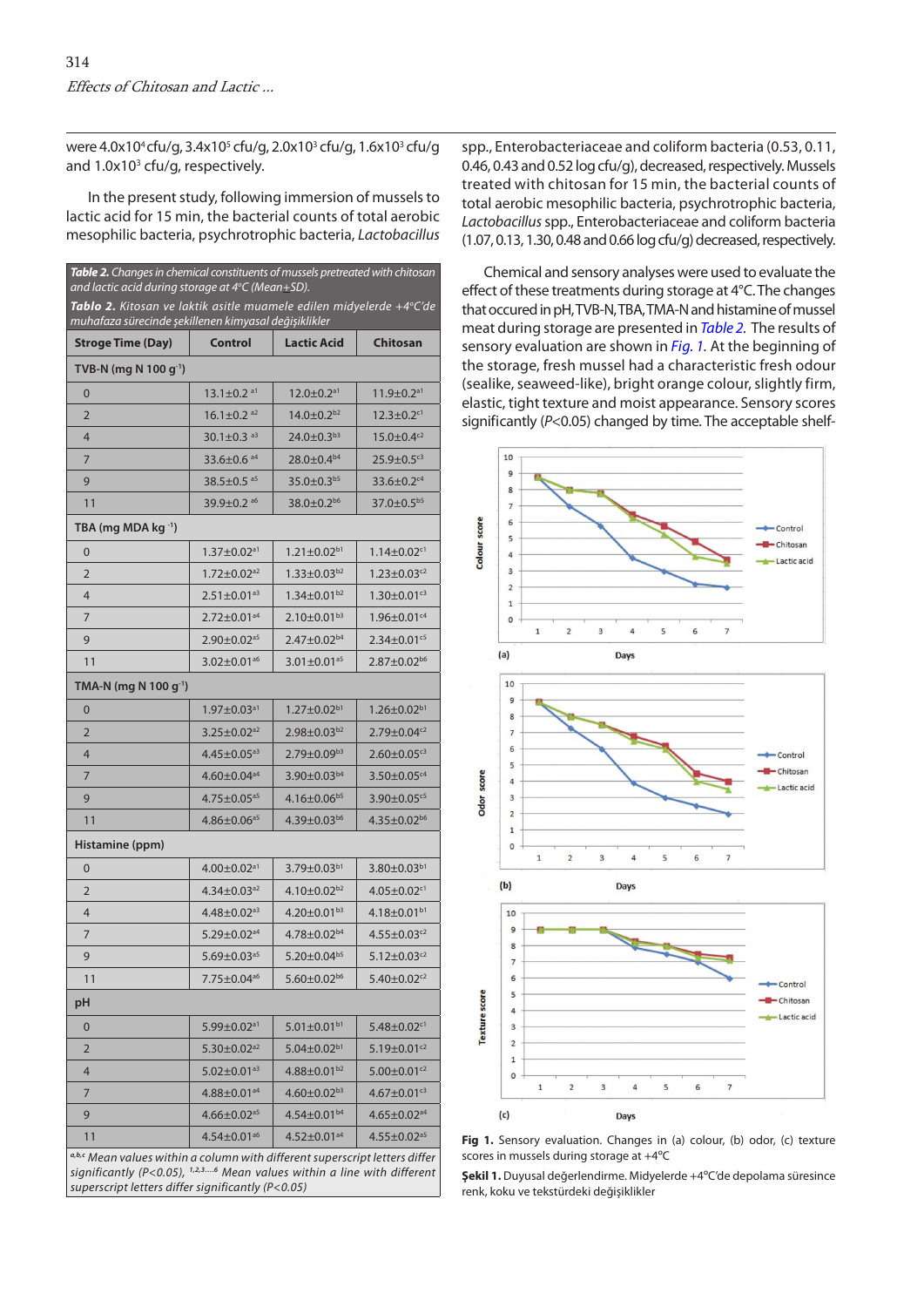life was considered from a sensory score of greater than 5.0. The results showed that sensory scores were greater than 5 for the non-treated mussels (control group) stored for 4 days at 4°C, while mussels pretreated with lactic acid and chitosan were stored for 6-7 days.

# **DISCUSSION**

The initial pH of the mussels was 5.99 and gradually decreased in all treatments during storage (*P*<0.05). Similar results on the initial pH of mussels were reported as 5.96 by Erkan [24.](#page-6-0) Mussels pretreated with lactic acid had lower pH than those pretreated with chitosan. The decrease in the pH of mussels may be due to the postmortem changes, degradation of muscle components and conversion of glycogen to lactic acid during the long term storage <sup>26</sup>. Pottinger <sup>27</sup> proposed the following pH scale as a basis for determining the freshness of mollusks: pH=6.2-5.9 good, pH=5.8 off, pH=5.7-5.5 musty, pH=5.2 and pH < 5.2 sour or putrid. The present study showed that pH value of control group mussels was unacceptable as 5.02 at the 4<sup>th</sup> day and was 4.54 at the end of the storage. On the other hand, Manousaridis et al.<sup>[4](#page-5-0)</sup> reported that an attempt to correlate changes in pH to the sensory quality of mussels was unsuccessful and that pH is not useful as a quality index.

The TVB-N of seafood is an indicator of the freshness of the raw material. In this study the initial TVB-N value of mussel samples ranged from 11.9 to 13.1 mg N 100 g<sup>-1</sup>. Thereafter it increased with time reaching 39.9 mg N 100 g<sup>-1</sup> for the control group, whereas for mussels pretreated with lactic acid and chitosan it was 38 and 37 mg N 100  $q^{-1}$ , respectively, on the eleventh day. The TVB-N value for the control group was found to be higher than the proposed acceptability limits of 35 mg N 100 g-1 of fish muscle set by the Commission Decision 95/149/EC 14 after 9 days of storage. On the other hand, when the mussels were pretreated with lactic acid and chitosan, the TVB-N value was found to be lower than the acceptability limits after 9 days of storage.

Erkan [24](#page-6-0) reported that the TVB-N value of fresh mussel was initially 12.38 mg N 100 g<sup>-1</sup>, reaching 22.55 mg N 100 g<sup>-1</sup> after the sixth day. Goulas et al.<sup>28</sup> found that the TVB-N value was initially 11.48 mg N 100 g<sup>-1</sup> in mussel samples and it was 36.72 mg N 100 g<sup>-1</sup> after 15 days of storage for the control group. They stated that when mixtures of  $(M1:50\%/50\%$  (CO<sub>2</sub>/N<sub>2</sub>), M2: 80%/20% (CO<sub>2</sub>/N<sub>2</sub>) and M3: 40%/30%/30% (CO<sub>2</sub>/N<sub>2</sub>/O<sub>2</sub>) were used, the TVB-N values remained significantly lower (*P*<0.05) than the acceptability limit after 15 days of storage. TVB-N content was found higher in the control mussels when compared with acid pretreated mussel samples throughout storage (*P*<0.05) by Masniyom and Benjama [29.](#page-6-0) They indicated that TVB-N content increased rapidly and reached 20 mg N 100 g<sup>-1</sup> after 9 days of storage for the control and all samples dipped in acids had TVB-N contents less than 20 mg N 100 g-1 within 27 days of storage.

TMA is produced by the reduction of trimethylamine oxide (TMA-O) by TMA-O reductase producing organisms and enzymatic activity [30.](#page-6-0) TMA is considered as a good quality indicator for shrimp; it only reached 3 mg per 100 g<sup>-1</sup> TMA-N, which is below the suggested 5 mg per 100 g<sup>-1</sup> TMA-N limit for spoiled shrimp  $31$ . A level of 10-15 mg per 100 g<sup>-1</sup> was suggested by Connell<sup>[30](#page-6-0)</sup> as the maximum limit of acceptability to indicate fish freshness. Ruiz-Capillas et al.<sup>[32](#page-6-0)</sup> cited 5 mg per 100 g<sup>-1</sup> as the acceptable limit of TMA-N in shrimp and lobster. In the present study, TMA-N values of mussels were ranged from 1.26 to 1.97 mg N 100 g-1 on the first day of storage. At the end of the storage period of 11 days, TMA-N values increased to 4.86 mg N 100 g-1 for the control group and in the samples pretreated with lactic acid and chitosan TMA-N values were 4.36 and 4.35 mg N 100 g-1, respectively. Masniyom and Benjama [29](#page-6-0) found the highest concentration of TMA-N in the control mussel samples (0.06 mg/g), followed by those treated with citric, acetic and lactic acids (from 0.02 mg/g to 0.04 mg/g), respectively after 9 days of storage. They indicated that even after 27 days of storage, samples pretreated with acids had a TMA-N less than 5 mg N 100  $q^{-1}$ . Similarly, in the present study control group samples and samples pretreated with lactic acid and chitosan had TMA-N less than 5 mg N 100 g<sup>-1</sup> after 11 days of storage. Manousaridis et al.<sup>4</sup> reported that TMA-N values of all mussel samples remained relatively low throughout the entire storage period, attaining values of 7.5, 6.0 and 6.4 mg N/100 g for the control and samples ozonated for 60 and 90 min, respectively, on day 12 of storage.

The TBA assay is one of the most commonly used indicators for monitoring lipid oxidation. Lipid oxidation is responsible for undesirable effects such as the formation of off-odours and off-flavours in edible oils and fat-containing foods, called oxidative rancidity, and the loss of fat-soluble vitamins and palatability problems [33,34.](#page-6-0) As can be seen in *Table 2*, the TBA values of the control and samples pretreated with lactic acid and chitosan were significantly (*P*<0.05) increased from 1.37, 1.21 and 1.14 (day 0) to 3.02, 3.01 and 2.87 mg MDA kg-1, respectively, at the end of the storage period of 11 days. Similar results have been found by Masniyom and Benjama [29,](#page-6-0) who found that TBA value increased in all mussel samples when the storage time increased (*P*<0.05), indicating the lipid oxidation. TBA values found in the mussel samples by Caglak et al.<sup>35</sup> were between 2.16 to 3.7 mg MDA kg<sup>-1</sup> at the end of the storage period of 12 days. In this study, TBA values of control mussels were 2.51 mg MDA kg $^{-1}$  on the 4<sup>th</sup> day, exceeding the value of 1-2 mg MDA kg $^{-1}$ , regarded as the limit beyond which fish will normally develop an objectionable odour/taste [30,](#page-6-0) whereas samples treated with lactic acid and chitosan did not exceed the limit after 4 days of storage. TBA values for samples pretreated with chitosan were lower than for those treated with lactic acid. On the other hand, Masniyom and Benjama [29](#page-6-0) found that samples pretreated with citric acid showed lower TBARS than those treated with lactic and acetic acids.

Histamine is formed through the decarboxylation of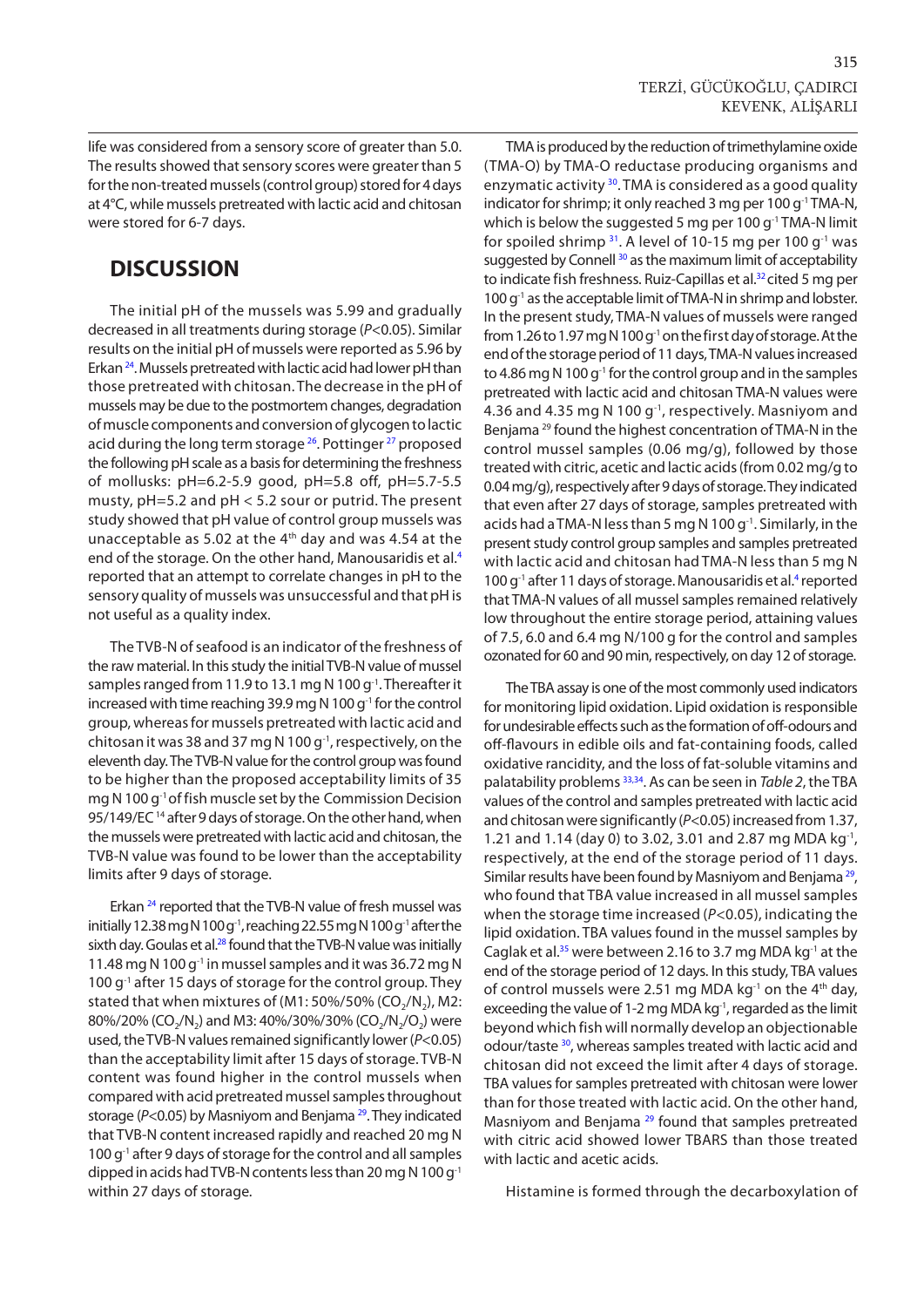<span id="page-5-0"></span>specific free amino acids by exogenous decarboxylases released from microbial populations associated with seafood [36.](#page-6-0) Fish species belonging to the family Scombridae (e.g. tuna, bonito and mackerel), which contain high levels of free histidine in their muscle, are often implicated in scombroid poisoning incidents when not properly processed and stored <sup>37</sup>. Microbial contamination, temperature, proteolytic enzymes, pH and oxygen are the factors affecting the formation of histamine in foods [38.](#page-6-0) In the present study, histamine level in the mussel samples was between 3.80- 4.00 ppm on day 0. Afterwards, the histamine level was found to be 7.74, 5.60 and 5.40 ppm for the control group and samples treated with lactic acid and chitosan, respectively, at the end of the storage period of 11 days. The histamine level was increased gradually during the storage period at 4ºC. However, these concentrations were lower than 50 ppm of histamine, the allowed limit of the US Food and Drug Administration (FDA) for scombroid fish and/or products<sup>[39](#page-6-0)</sup> Similarly, very low or negligible histamine concentrations were found in calamari, prawn and mussel samples by Auerswald et al[.40.](#page-6-0) They found a histamine value of 5.1 ppm in black mussels *(Mytilus galloprovincialis*) purchased from various outlets.

Crapo and Himelbloom [41](#page-6-0) stated that "histamine value was 6 ppm in pacific herring fish after two days storageat 10ºC. In fish between six and ten days, histamine levels were slightly less than 50 ppm. Only the fourteen day sample exceeded the regulatory action level." Olley and Baranowski<sup>42</sup> pointed out that low-temperature enzyme activity by microorganisms that grow at warm temperatures is important in histamine formation, provided sufficient bacterial numbers have been reached before cold storage. It is estimated that the difference between these histamine levels may be caused by the differences in storage methods used, bacterial load in sample, storage temperature and type of fishes.

The results showed that non-treated mussels (control group) could be stored for 4 days at 4°C, whereas mussels pretreated with lactic acid and chitosan could be stored for 6- 7days. Mussels treated with lactic acid and chitosan had an extended shelf-life of ca. 2-3 days, as compared with the control samples. The highest sensory scores were observed for mussel samples treated with chitosan. These results are in agreement with other researchers who reported a shelf-life of 3-4 days for mussels stored in a refrigerator <sup>24,4344</sup>. However Goulas et al[.28](#page-6-0) reported a shelf-life of 8-9 days for mussels at +4°C. On the other hand, Gokoglu<sup>45</sup> states that the samples were not safe to consume after 5 days.

In the present study, treatment of mussels with lactic acid and chitosan for 15 min reduced bacterial counts of total aerobic mesophilic bacteria (0.53-1.07 log) psychrotrophic bacteria (0.11-0.13 log), *Lactobacillus* spp. (0.46-1.30 log), Enterobacteriaceae (0.43-0.48 log) and coliform bacteria (0.52-0.66 log). Chitosan was more effective for reducing bacterial loads of mussels than that of lactic acid. The

superiority of the chitosan versus lactic acid was originated from that of chitosan was not only effective against both gram (+) ve gram (-) bacteria but the use of lactic acid and acetic acid for the dissolving of chitosan further contributed to the antimicrobial effectiveness of the chitosan.

Chemical and sensory analyses revealed that mussel samples (control group) were still "acceptable" on day 4; however, on day 5, they were no longer acceptable. On the other hand, mussels treated with lactic acid and chitosan had an extended shelf-life of ca 2-3 days, as compared with the control group (*P*<0.05). The TVB-N value exceeded the acceptable limit of 35 mg N 100  $q^{-1}$  on the 9<sup>th</sup> day. The TBA value exceeded the limit of 2 mg MDA kg<sup>-1</sup> on the 4<sup>th</sup> day. Sensory quality limits were exceeded on day 4. However, TMA-N and histamine values did not exceed the acceptable limits at the end of the storage (day 11) in the control group mussels stored at 4°C. The highest sensory scores were obtained for mussel samples treated with chitosan. In conclusion, the results of this study suggest that the lactic acid and chitosan can be used to extend the shelf-life and maintain the quality of mussels.

#### **REFERENCES**

**1. Turkish Statistical Institute:** Fisheries statistics. State institute of statistics, *Prime Ministry Republic of Turkey*, Ankara, 2010.

**2. FDA:** Fish and fishery products hazards and controls guidance. http:// www.FDA.Gov/Food/Guidancecomplianceregulatoryinformation/ Guidance documents/Seafood Fishandfisheriesproductshazardsand controls guide/Ucm256129.htm, *Accessed:* 22 July 2011.

**3. Chythanya R, Karunasagar I:** Inhibition of shrimp pathogenic vibrios by a marine pseudomonas I-2 strain. *Aquaculture,* 208, 1-10, 2002.

**4. Manousaridis G, Nerantzaki A, Paleologos EK, Tsiotsias A, Savvaidis IN, Kontominas MG:** Effect of ozone on microbial, chemical and sensory attributes of shucked mussels. *Food Microbiol*, 22 (1): 1-9, 2005.

**5. Chaiyakosa S, Charernjiratragul W, Umsakul K, Vuddhakul V:** Comparing the efficiency of chitosan with chlorine for reducing *Vibrio Parahaemolyticus* in shrimp. *Food Control,* 18, 1031-1035, 2007.

**6. Belk KE:** Beef decontamination technologies, beef fact centennial, co, national cattlemen's beef association, research and technical services, 2001. http://www.Beefresearch.Org/Cmdocs/Beefresearch/Beefdecontamination technologies. Pdf, *Accessed:* 21 August 2011.

**7. Ramirez AJ, Acuff GR, Lucia LM, Savell JW:** Lactic acid and trisodium phosphate treatment of lamb breast to reduce bacterial contamination. *J Food Protect,* 64 (9): 1439-1441, 2001.

**8. Anang D, Rusul G, Bakar J, Ling FH:** Effects of lactic acid and lauricidin on the survival of *Listeria Monocytogenes*, *Salmonella Enteritidis* and *Escherichia Coli* O157:H7 in chicken breast stored at 4°C. *Food Control*, 18, 961-969, 2007.

**9. Arvanitoyannis IS, Nakayama A, Aiba S:** Chitosan and gelatin based edible films: State diagrams, mechanical and permeation properties. *Carbohyd Polym,* 37 (4): 371-382, 1998.

**10. No KH, Park NY, Lee SH, Meyers SP:** Antibacterial activity of chitosans and chitosan oligomers with different molecular weights. *Int J Microbiol*, 74, 65-72, 2002.

**11. Liu H, Du Y, Wang X, Sun L:** Chitosan kills bacteria through cell membrane damage. *Int J Food Microbiol*, 95 (2): 147-55, 2004.

**12. Torlak E, Nizamlıoglu M:** [Efectiveness of edible chitosan films containing](http://vetdergi.kafkas.edu.tr/extdocs/2011_2A/S125-S129.pdf) essential oils on *Staphylococcus aureus* and *Escherichia coli* O157:H7. *Kafkas Univ Vet Fak Derg,* 17 (Suppl A): 125-129, 2011.

**13. Woyewoda AD, Shaw SJ, Ke PJ, Burns BG:** Measurement of pH, in recommended laboratory methods for assessment of fish quality, canadian